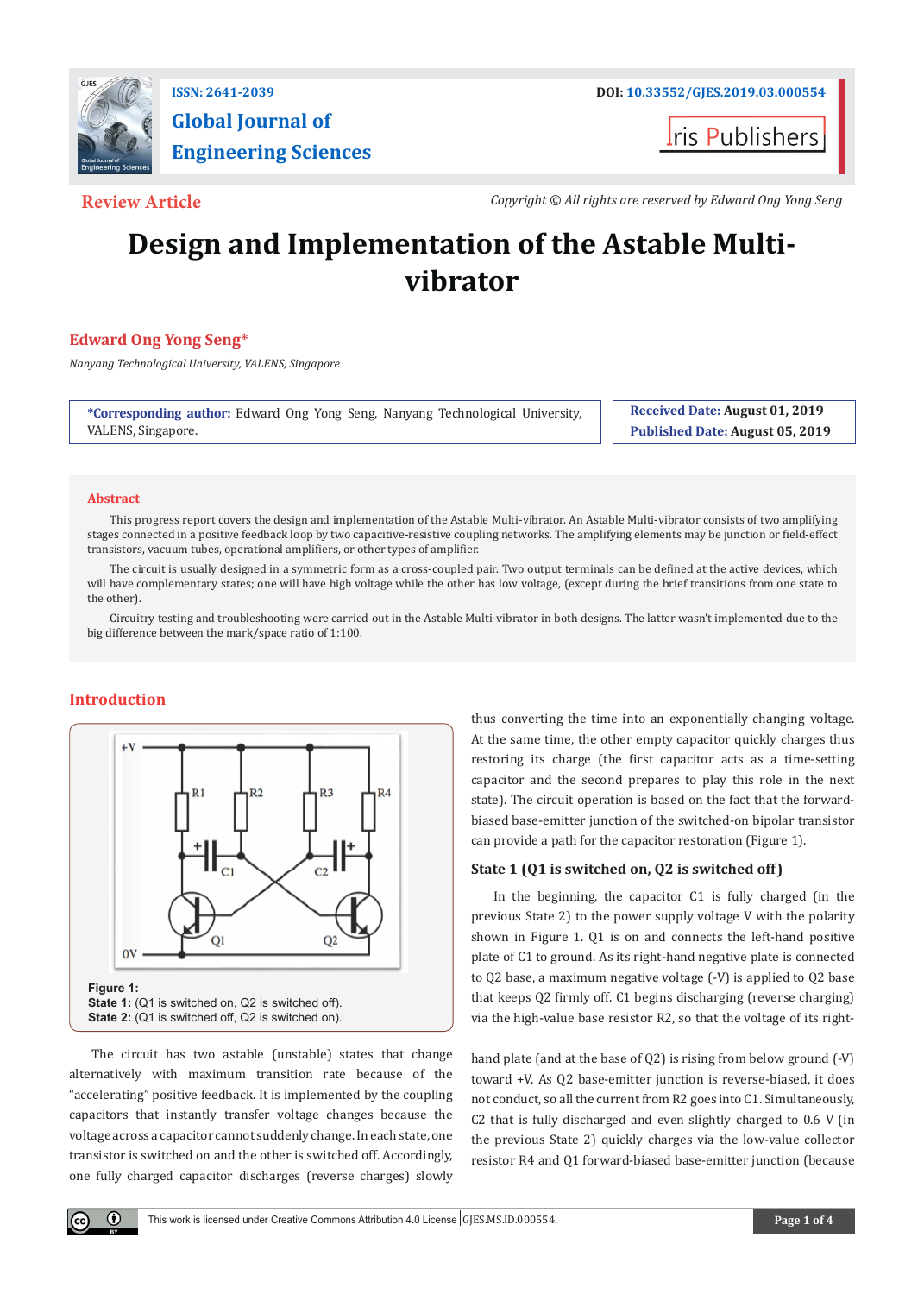R4 is less than R2, C2 charges faster than C1). Thus, C2 restores its charge and prepares for the next State C2 when it will act as a time-setting capacitor. Q1 is firmly saturated in the beginning by the "forcing" C2 charging current added to R3 current. In the end, only R3 provides the needed input base current. The resistance R3 is chosen small enough to keep Q1 (not deeply) saturated after C2 is fully charged.

When the voltage of C1 right-hand plate (Q2 base voltage) turns positive and reaches 0.6 V, Q2 base-emitter junction begins diverting a part of R2 charging current. Q2 begins conducting and this starts the avalanche-like positive feedback process as follows. Q2 collector voltage begins falling; this change transfers through the fully charged C2 to Q1 base and Q1 begins cutting off. Its collector voltage begins rising; this change transfers back through the almost empty C1 to Q2 base and makes Q2 conduct more thus sustaining the initial input impact on Q2 base. Thus, the initial input change circulates along the feedback loop and grows in an avalanche-like manner until finally Q1 switches off and Q2 switches on. The forward-biased Q2 base-emitter junction fixes the voltage of C1 right-hand plate at 0.6 V and does not allow it to continue rising toward +V.

### **State 2 (Q1 is switched off, Q2 is switched on)**

Now, the capacitor C2 is fully charged (in the previous State 1) to the power supply voltage V with the polarity shown in Figure 1. Q2 is on and connects the right-hand positive plate of C2 to ground. As its left-hand negative plate is connected to Q1 base, a maximum negative voltage (-V) is applied to Q1 base that keeps Q1 firmly off. C2 begins discharging (reverse charging) via the high-value base resistor R3, so that the voltage of its left-hand plate (and at the base of Q1) is rising from below ground (-V) toward +V. Simultaneously, C1 that is fully discharged and even slightly charged to 0.6 V (in the previous State 1) quickly charges via the low-value collector resistor R1 and Q2 forward-biased base-emitter junction (because R1 is less than R3, C1 charges faster than C2). Thus, C1 restores its charge and prepares for the next State 1 when it will act again as a time-setting capacitor...and so on... (the next explanations are a mirror copy of the second part of State 1).

#### **Multi-Vibrator Frequency**

The duration of state 1 (low output) will be related to the time constant  $\mathrm{R}_{2}\mathrm{C}_{1}$  as it depends on the charging of C1, and the duration of state 2 (high output) will be related to the time constant  $\mathrm{R}_{\mathfrak{z}}\mathrm{C}_{\mathfrak{z}}$  as it depends on the charging of C2. Because they do not need to be the same, an asymmetric duty cycle is easily achieved.

The voltage on a capacitor with non-zero initial charge is:

$$
V_{cap}(t) = \left[ (V_{capinit} - V_{changing}) \times e^{-\frac{t}{RC}} \right] + V_{changing}
$$

Looking at C2, just before Q2 turns on, the left terminal of C2 is at the base-emitter voltage of Q1 ( $V_{BE,01}$ ) and the right terminal is at  $V_{cc}$  (" $V_{cc}$ " is used here instead of "+V" to ease notation). The voltage across C2 is VCC minus  $V_{BE,01}$ . The moment after Q2 turns on, the right terminal of C2 is now at 0 V which drives the left terminal of C2 to 0 V minus ( $V_{cc}$  -  $V_{BEQ1}$ ) or  $V_{BEQ1}$  -  $V_{cc}$ . From this instant in time, the left terminal of C2 must be charged back up to  $V_{BE,01}$ . How long this take is half our multi-vibrator switching time (the other half comes from C1). In the charging capacitor equation, substituting:

$$
V_{BE\_Q1} \text{ for } V_{cap}(t)
$$
  

$$
(V_{BE\_Q1} - V_{CC}) \text{ for } V_{capinit}
$$
  

$$
V_{CC} \text{ for } V_{changing}
$$

results in:

$$
V_{BE\_Q1} = \left( [(V_{BE\_Q1} - V_{CC}) - V_{CC}] \times e^{-\frac{t}{RC}} \right) + V_{CC}
$$

Solving for t results in:

$$
t = -RC \times \ln\left(\frac{V_{BE\_Q1} - V_{CC}}{V_{BE\_Q1} - 2V_{CC}}\right)
$$

For this circuit to work,  $V_{\text{CC}} >> V_{\text{BE}_0}$  (for example:  $V_{\text{CC}} = 5$  V,  $V_{\text{BE}_0}$  $_{01}$ =0.6 V), therefore the equation can be simplified to:

> $\ln\left(\frac{r_{CC}}{-2V_{C}}\right)$  $t = -RC \times \ln\left(\frac{-V_{CC}}{-2V_{CC}}\right)$

or

or

$$
t = -RC \times \ln(2)
$$

 $t = -RC \times \ln\left(\frac{1}{2}\right)$ 

The period of each half of the multi-vibrator is therefore given by  $t = ln(2) RC$ .

The total period of oscillation is given by:

$$
T = t_1 + t_2 = \ln(2)R_2C_1 + \ln(2)R_3C_2
$$

$$
f = \frac{1}{T} = \frac{1}{\ln(2)\cdot (R_2C_1 + R_3C_2)} \approx \frac{1}{0.693\cdot (R_2C_1 + R_3C_2)}
$$

where...

- f is frequency in hertz.
- $R_2$  and  $R_3$  are resistor values in ohms.

•  $C_1$  and  $C_2$  are capacitor values in farads.

T is the period (In this case, the sum of two period durations).

For the special case where

- $t_1 = t_2$  (50% duty cycle)
- $R_2 = R_3$
- $C_1 = C_2$

$$
f = \frac{1}{T} = \frac{1}{\ln(2) \cdot 2RC} \approx \frac{0.72}{RC}
$$

#### **Output Pulse Shape**

The output voltage has a shape that approximates a square waveform. It is considered below for the transistor Q1.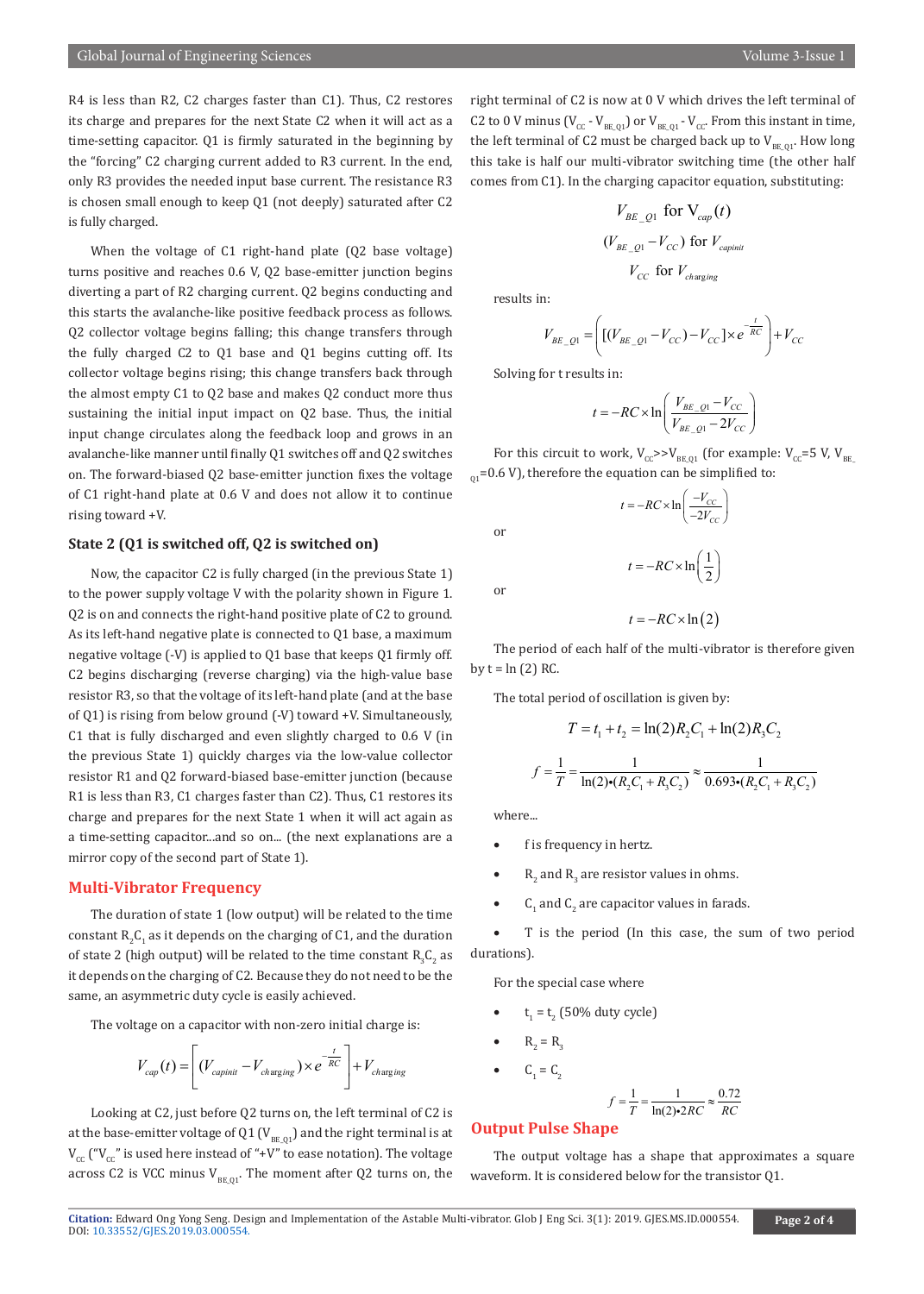During State 1, Q2 base-emitter junction is reverse-biased and capacitor C1 is "unhooked" from ground. The output voltage of the switched-on transistor Q1 changes rapidly from high to low since this low-resistive output is loaded by a high impedance load (the series connected capacitor C1 and the high-resistive base resistor R2).

During State 2, Q2 base-emitter junction is forward-biased and capacitor C1 is "hooked" to ground. The output voltage of the switched-off transistor Q1 changes exponentially from low to high since this relatively high resistive output is loaded by a low impedance load (capacitor C1). This is the output voltage of R1C1integrating circuit.

To approach the needed square waveform, the collector resistors have to be low in resistance. The base resistors have to be low enough to make the transistors saturate in the end of the restoration (RB < β.R<sub>c</sub>).

#### **Initial Power-Up**

When the circuit is first powered up, neither transistor will be switched on. However, this means that at this stage they will both have high base voltages and therefore a tendency to switch on, and inevitable slight asymmetries will mean that one of the transistors is first to switch on. This will quickly put the circuit into one of the above states, and oscillation will ensue. In practice, oscillation always occurs for practical values of R and C.

However, if the circuit is temporarily held with both bases high, for longer than it takes for both capacitors to charge fully, then the circuit will remain in this stable state, with both bases at 0.6 V, both collectors at 0 V, and both capacitors charged backwards to −0.6 V. This can occur at startup without external intervention, if R and C are both very small.

#### **Improvement to the Astable Multi-vibrator**

(Figure 2) This design of the Astable Multi-vibrator has been tested but not implemented due to the big difference between the mark and space ratio of 1:100. The waveforms are generated as shown (Figure 3).